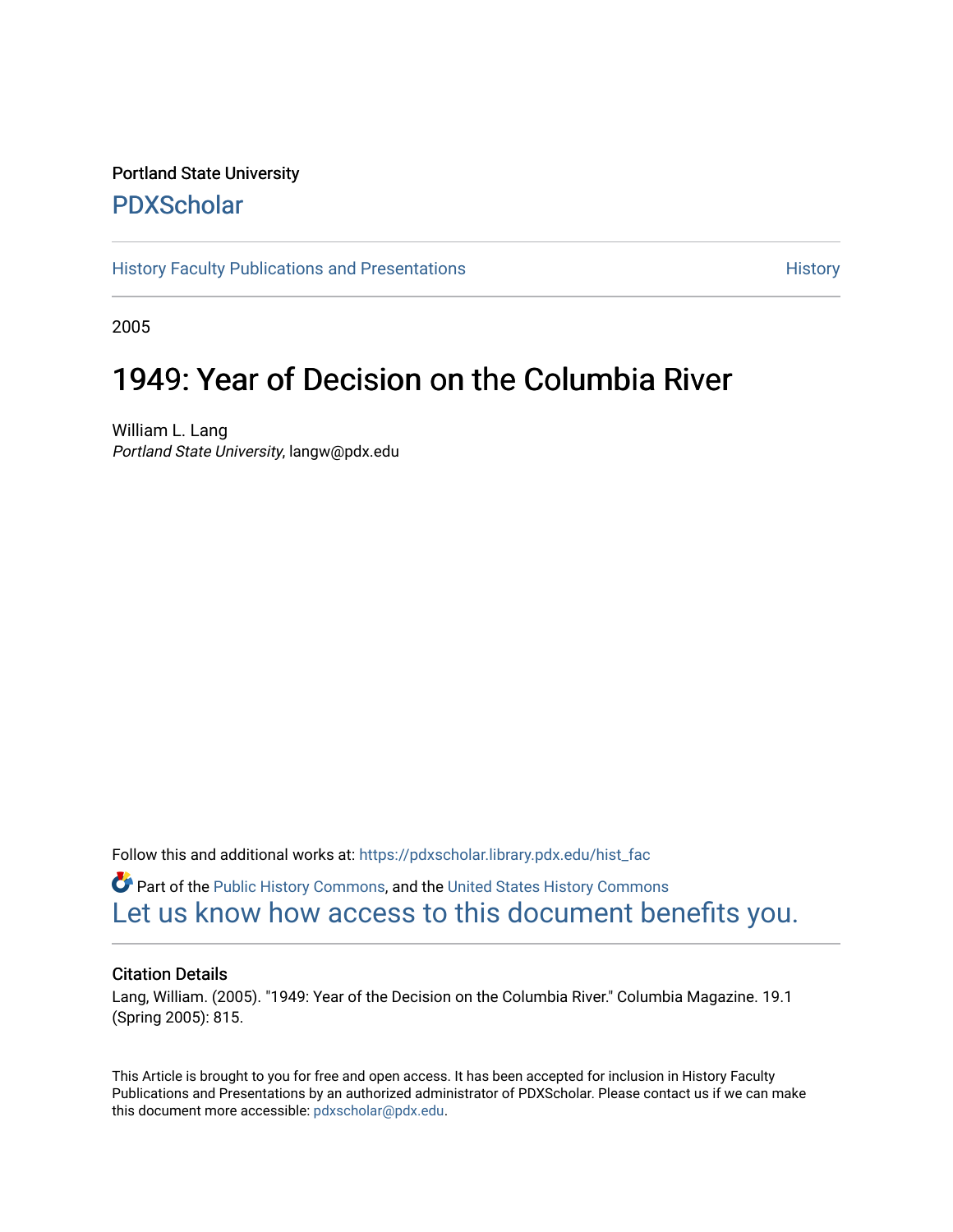

#### **1949: Year of Decision on the Columbia River** Columbia Magazine, Spring 2005: Vol. 19, No. 1

## **By William L. Lang**

Someone new to the Pacific Northwest and seeing the Columbia River for the first time could have no idea what the Great River of the West looked like before the building of the big dams. The Columbia's character and its muscle are generally hidden from view, deep in the old river channel and in the guts of machines that span the river like stair steps, from Bonneville Dam near Portland to Mica Dam at the river's far northern turn in British Columbia.

People looking at the river for the first time probably would not think about the history swamped by the great dams, the towns that had to be relocated, the tribal lands and sacred sites covered by reservoirs, and the farms that became lake beds. They likely would hear about the Columbia's changed ecology, especially the listing of threatened salmon runs under the Endangered Species Act, and worries about pollution from industries, agricultural run-off, and radioactive nuclides from leaking waste drums at the old Hanford Engineering Works near the Tri-Cities. They could not miss the river system's monumental dimension and the iconic presence of the dams.

The Columbia, historian Richard White has argued, is an "organic machine," an apt metaphor for a fully controlled and managed system of hydroelectric turbines, massive irrigation pumps, and mechanical locks that transformed a part of nature into a power cornucopia and a series of flat-water reservoirs that link the Pacific Ocean with far interior river ports. It is an audacious construction, an ambition only the most hopeful and confident could accomplish.

Few residents, old or new, wonder when it happened and why. Fewer still consider that indigenous people began pulling salmon from the Columbia more than ten millennia ago, yet it took only four decades to create the Columbia River system, a slight wink in the river's history. Even fewer question whether its development was inevitable or probable. The curious find out that the history of the Columbia's systemic transformation during the 20th century is laden with complexity, is nondeterministic and unpredictable. What we see today on the river is powerfully organized, almost magical in its synchronization. How it became so rationalized is a messy history.

The most important decisions came in the years immediately following World War II. The year 1949 stands out as perhaps the most crucial, when policy decisions confirmed earlier plans and abandoned potential alternatives. It was just before the hyperventilated "red scare" gripped the country's politics and just after a stunning come-from-behind electoral victory by an underrated president. It was also smack in the middle of the Pacific Northwest's fervent crusade to become a major region in the nation. In 1949 several lines of political, economic, and cultural importance intersected in the discussions, debates, and decisions about the fate of the Columbia River.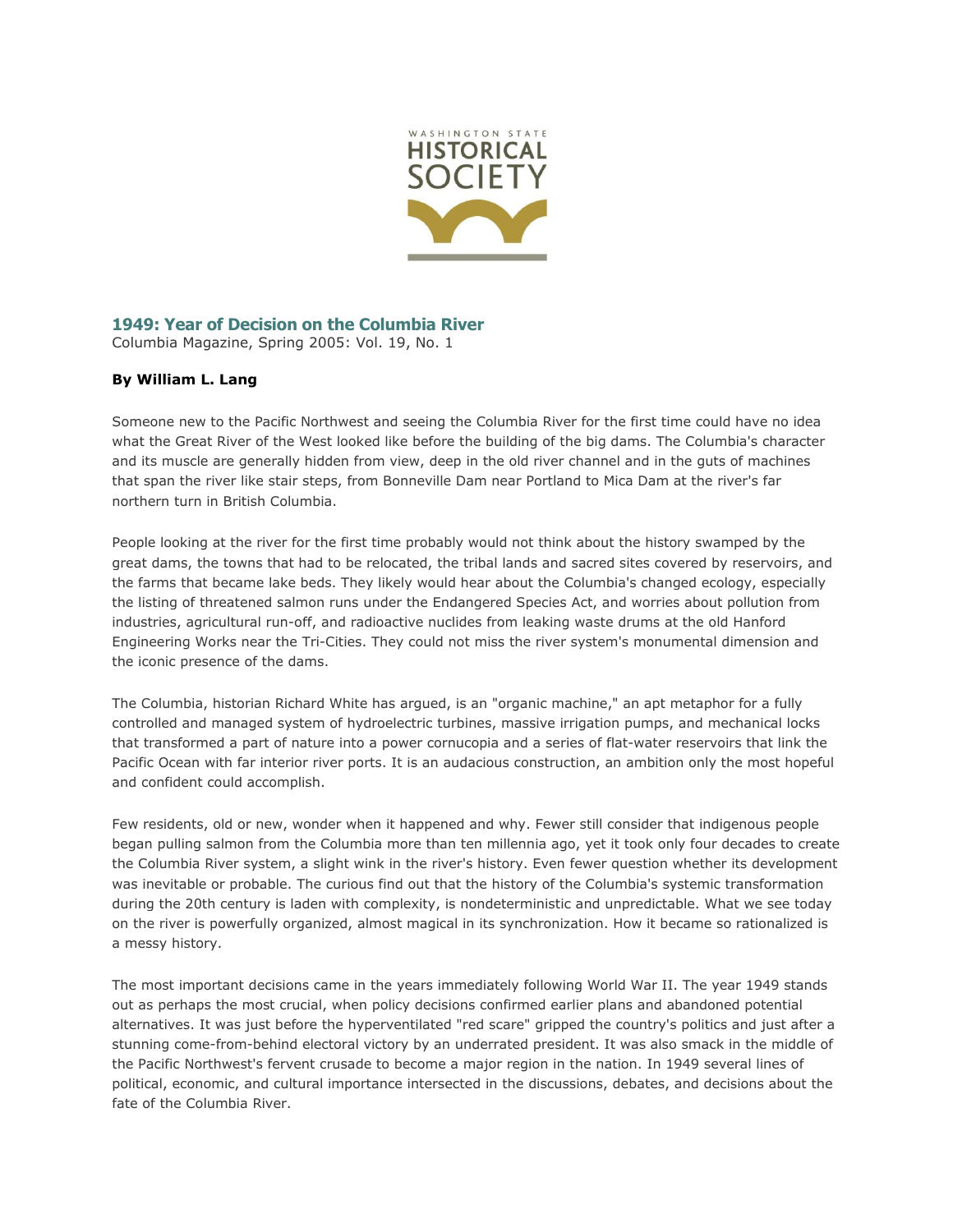The transformation of the Columbia River began years before 1949 and with some fanfare. In the spring of 1933 newly inaugurated President Franklin D. Roosevelt made good on his campaign promise uttered the preceding fall in Portland when he directed federal monies at two huge public works projects' Bonneville Dam near Portland and Grand Coulee Dam in north central Washington. Roosevelt used public works to address fundamental economic issues by creating employment and stimulating regional development in three of the nation's river basins, the Tennessee, the Missouri, and the Columbia. What the New Deal began on these rivers changed them dramatically and refashioned the regions they drained. Grand Coulee and Bonneville dams blockaded the Columbia, the second largest river by volume of flow in the United States and the river with the greatest hydroelectric potential on the face of the globe. Roosevelt's action put the river on a new course, literally and figuratively.

Despite the audacity and singularity of the Bonneville and Grand Coulee projects, the critics, and there were many raised legitimate questions from the outset. What could a destitute region do with all of the electrical power the dams would generate? Did people in the Northwest want to turn over the river landscape to industry and transform places like the Columbia River Gorge into gigantic mill sites? Could the fish and fishing industry survive the dams? What would be sacrificed by building the dams? Who would gain, and who would lose? Between 1945 and 1950, the answers to these and other questions became clear, as river planners constructed the modern system we see realized today.

The central document in the modern history of the Columbia River is called the "308 Report," a white paper of sorts that outlined where and at what cost hydroelectric projects could and might be developed on the river. The name of the report derived from the House of Representatives' document number applied to the report, which had been authorized in 1927 to study major rivers for potential hydroelectric and navigational improvements. The report on the Columbia landed on the President Herbert Hoover's desk in 1932, but it was his successor who had the good political luck to be the president who carried out two of the most promising projects.

Building big dams, as historian Paul Josephson has recently written, is an example of "brute force technology," the kind of action that is transformative and nature-changing, that generates consequences and contingencies never imagined by its designers. To some degree, the history of the Columbia River system is the story of the use of brute force technology and the dynamic repercussions river planners had to address. What they understood about their creation's consequences and the contingencies incurred is at the heart of the story. A classic example of the role of contingency on the Columbia is the Bonneville Project Act of 1937. Faced with the prospect of selling and distributing the abundant power that would be generated by Bonneville Dam, the federal government approved creation of a marketing agency that decided to offer power to customers in the Pacific Northwest at uniform rates throughout the region, specifying that public utilities always would have first dibs on available power for sale. This legislation set a standard and a tone for federally financed power projects in the region, while it also affected non-federal power producers and overall planning for development of the Columbia River. In short, building Bonneville Dam posed many more questions and created many more contingencies than the immediate problems it originally addressed unemployment and economic development.

This outcome is not unique to throwing dams across rivers. Major government initiatives often create more problems than they solve. The Columbia River experience, however, had a unique set of contingencies. First, not all groups and economic interests in the region gained from the dams, and many opposed them from the beginning. Second, the shape of the system precisely how Columbia River Basin development took place offered episode upon episode for the whole idea to be challenged, critiqued, and modified. Third, as economic and political conditions changed in the region, the general conception of the river's importance and the centrality of its development changed. Fourth, decisions about river development created a conversation about the Columbia River that engaged a broad cross-section of Pacific Northwesterners. Finally, the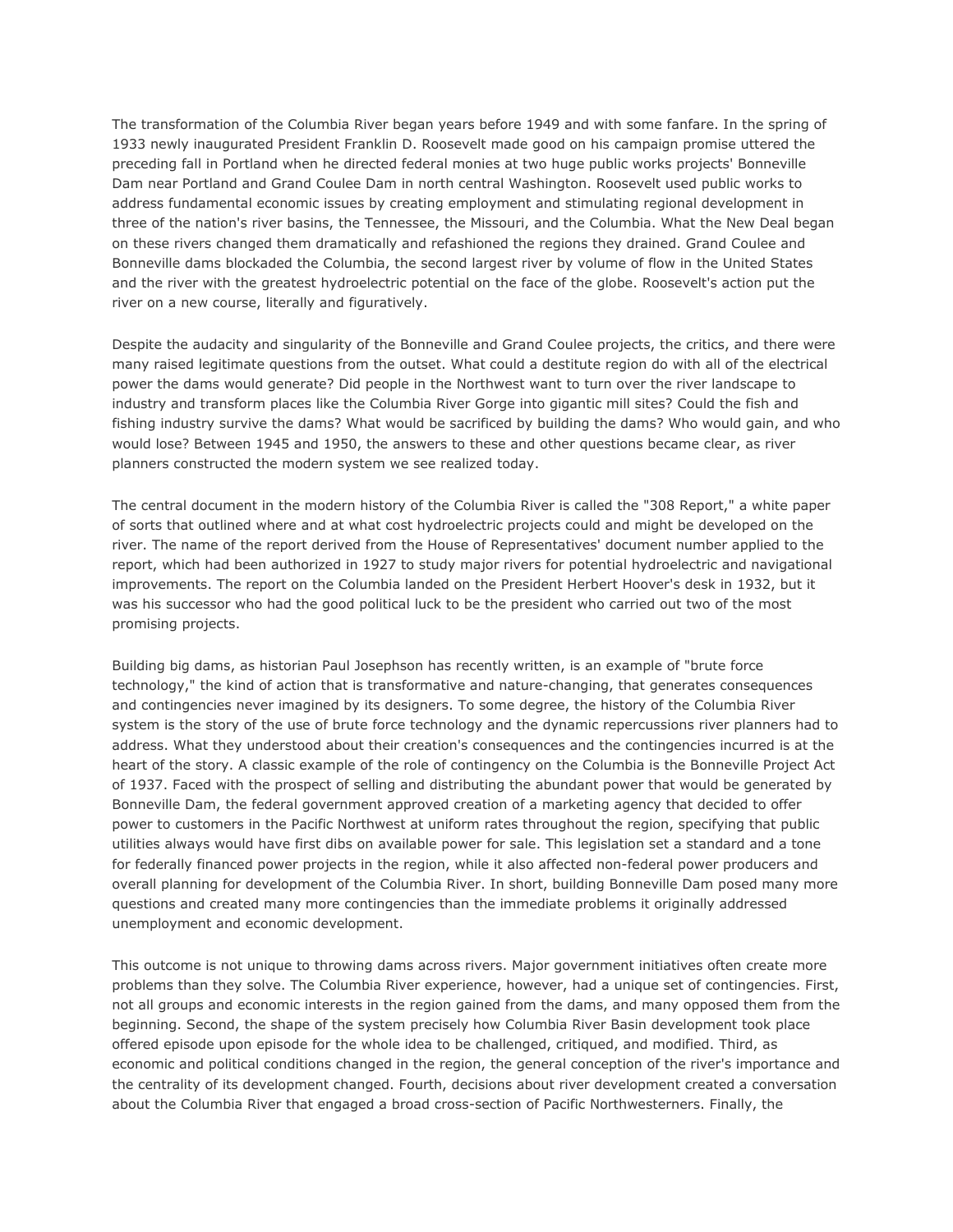necessity of political decisions cut that conversation short and left the region to experience the consequences.

In this context, the year 1949 begins on Memorial Day of 1948, when the Columbia and its tributaries raged out of their banks, paid no heed to flood-control structures, and left death and destruction from southeastern British Columbia to the lower Columbia, including the total destruction of Vanport, Oregon, the massive wartime housing project on the south bank of the river between Portland and Vancouver. President Harry S. Truman, then positioning himself for an uphill election campaign in the fall, declared the flood an emergency and ordered federal agencies to provide material, labor, and personnel to alleviate suffering in the flooded areas. Truman went further, as he wrote the head of the Federal Works Agency, by requesting the secretary of the army and the secretary of the interior to begin at once a review of the long-range plans of those agencies for Columbia Basin development, with a view to proposing such modifications as may be appropriate in light of the present disaster.

The Bureau of Reclamation in the Department of Interior had already completed a major study of the Columbia River Basin and its reclamation potential in 1947, and the United States Army Corps of Engineers was nearing completion of an important updating of its original "308 Report." Truman asked that the agencies confer on basin-wide planning with an eye toward flood control, but the larger political message was more important Truman reacted to the flood emergency by calling for reinvigorated planning.

In the summer of 1948 the prospect of basin-wide planning was a familiar and contested topic. Ever since the creation of the Tennessee Valley Authority (TVA) in 1933, the idea of river basin authorities as an efficient means to plan coordinated development had been popular with some interest groups organized labor, the Grange, public power associations and highly unpopular with others chambers of commerce, private power companies, agribusinesses. Truman's call for a review of Columbia Basin plans, along with other actions, signaled Pacific Northwest politicians that he was considering a renewed and re-energized campaign for a Columbia Valley Authority (CVA). Congress had entertained and defeated several CVA bills by 1948, and the political battle lines had become well-established. The proponents argued that a CVA would eliminate the wasteful overlap, competition, and political sniping that characterized the competition for water development sites between the Army Corps of Engineers and the Bureau of Reclamation. The corps had built Bonneville Dam, while the bureau had constructed the dam at Grand Coulee. In 1948, although the two agencies had been discussing an arrangement that would allow them to "pool" project funding dedicated to Columbia Basin work, their mutual suspicions had defeated completion of an agreement.

Speculation about the Truman administration's willingness to launch a new effort to pass a CVA bill created heated conversations in 1948 because of recent conflicts over Columbia River Basin development plans that had exposed rifts within the Department of the Interior, engaged regional interest groups in pitched battles, and stimulated substantial protest from Indians with treaty fishing rights on the river. The conflicts began in 1945, but they had come to a head in Walla Walla in June 1947 at a testy public meeting of the Columbia Basin Inter-Agency Committee, an unwieldy group that had been charged in 1946 with the impossible task of making everything in natural resource planning work smoothly in the basin. At issue in Walla Walla was a proposal by the Department of Interior that dam-building in the Columbia Basin be restricted to tributary streams off the main stem and that a 10-year moratorium be placed on building dams below the site of McNary Dam and on the lower Snake River. The opposition of commercial and sports fishing interests and the Indian treaty tribes was so great, one federal official admitted in 1947, that the region stood "at the crossroads":

*We can either develop a friendly and advantageous long-range program, which will properly evaluate and take into consideration each and all of our resources, or we can pursue the policy of each interest going its*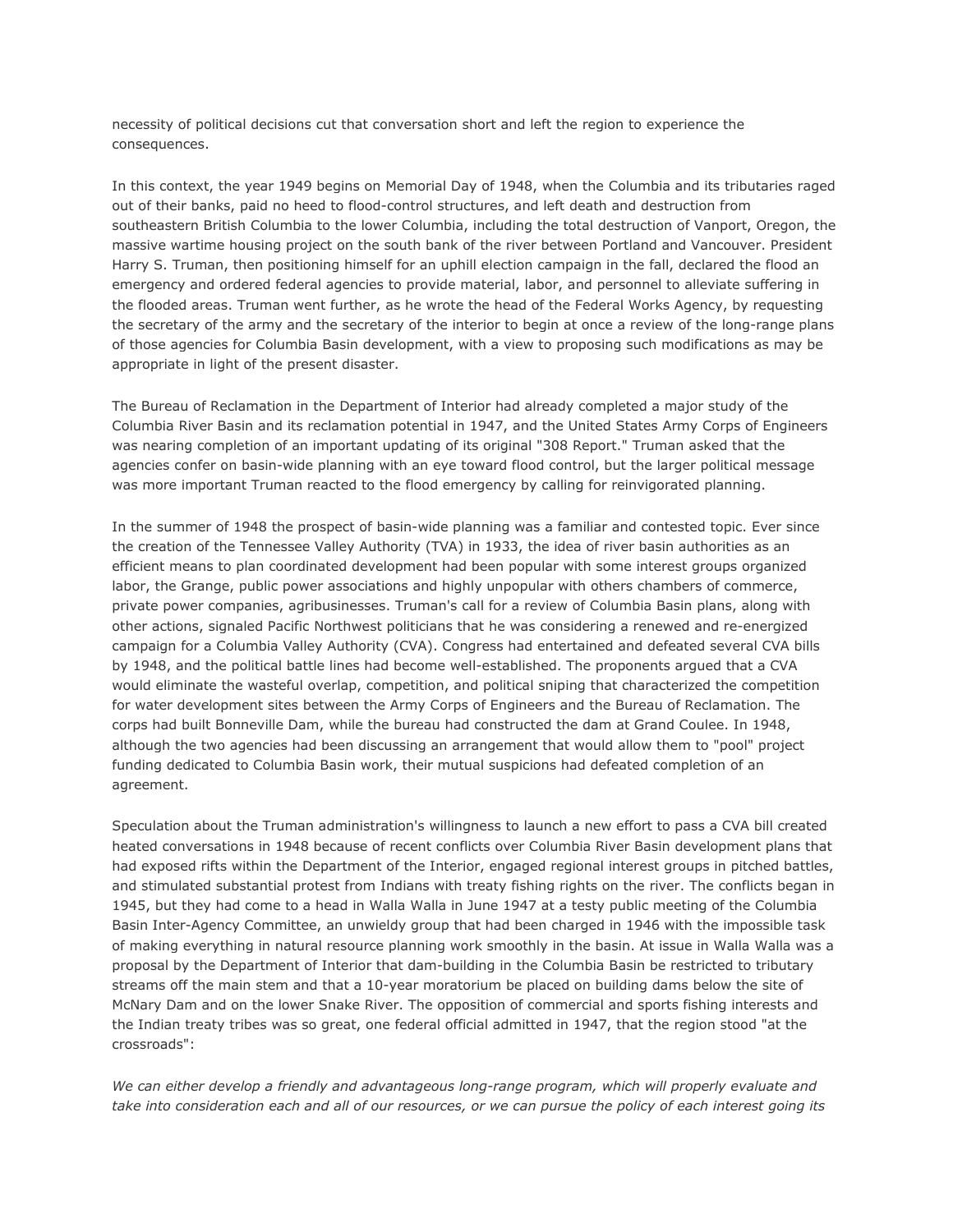*own way, which would result in loss of maximum benefits, unbalanced regional development, and antagonism between interests.*

More than 200 people attended the Walla Walla meeting. Advocates for full and speedy development of the Columbia included Herbert West, former mayor of Walla Walla and president of the Walla Walla-based Inland Empire Waterways Association, who focused exclusively on building the four lower Snake River dams. Dissenters and supporters of the 10-year moratorium included Indian treaty fishermen, fisheries biologists, and commercial fishermen, who charged that the program of development, as the United States Fish and Wildlife Service (USFWS) testimony at Walla Walla indicated, would "mean the extermination of the largest part of the [fish] populations which spawn above Bonneville dam." While some proponents of the moratorium agreed that there might be room for compromise, Indian representatives adamantly opposed any additional dams on the lower Snake and Columbia rivers, pointing out that damage to the fish runs would cripple them economically and violate fishing rights guaranteed in the 1855 treaties.

The committee rejected the moratorium, but they struck a deal with the opponents. In lieu of the potential damage to fish runs, the federal government would fund the Lower Columbia River Fisheries Plan, a mitigation strategy they had worked on since 1946 that would protect fisheries on the lower river. With promised funding of \$20 million, the plan had three components: improvement of lower river fish habitat, increased investment in fish hatcheries, and identification of fish sanctuaries i.e., rivers that would remain free of fish-blocking dams.

Truman's stunning electoral victory in 1948 changed the political dynamics of the nation, especially in the Pacific Northwest. As Commonweal magazine put it in early 1949: "The West was enormously influential in putting Harry Truman back into the White House, and it is asking for, and going to get, its pound, not of meat, but of water."

Some Truman men in the Northwest were staunch advocates of a CVA. Former United States senator from Washington Hugh Mitchell, for example, had introduced one of the early CVA bills and then organized the League for CVA when he failed to win re-election in 1946. In 1948 he rode Truman's coattails back to Washington as a member of Congress and stood ready to go for a CVA again. Washington's United States senators, Henry M. "Scoop" Jackson and Warren Magnuson, also signed on to support another try at a CVA in the new Congress. By early January 1949 administration officials had begun fashioning a new CVA bill from pieces of earlier proposals. Democratic political groups in Washington, Oregon, and Idaho tentatively agreed to join the effort if the White House made it a priority.

Truman responded energetically by appointing one of his top political advisors, Charles Murphy, to head up the effort in the White House. In the Northwest, Truman assigned the task to Assistant Secretary of the Interior C. Girard "Jebby" Davidson, a lawyer who had worked at the TVA and Bonneville Power Administration (BPA) before being appointed Secretary Julius Krug's second at the Interior Department. A native of Louisiana, Davidson had a reputation as a keen political mind and a suave advocate for liberal Democratic goals. He also had a deep knowledge of the Northwest because of his years in Portland with the BPA.

The new bill looked a lot like earlier proposals. Truman's CVA included a reorganization of water-projectrelated bureaus in several departments into one semi-corporate administration with responsibility for planning and overseeing projects in the Columbia Basin. The plan specified governance by a three-man appointed board, with the requirement that at least one live in the region. The complicated legislation addressed a range of topics from electrical power distribution to acquisition and development of dam sites. Truman's bill, however, benefited from the lessons of earlier failures and, foremost, from the regional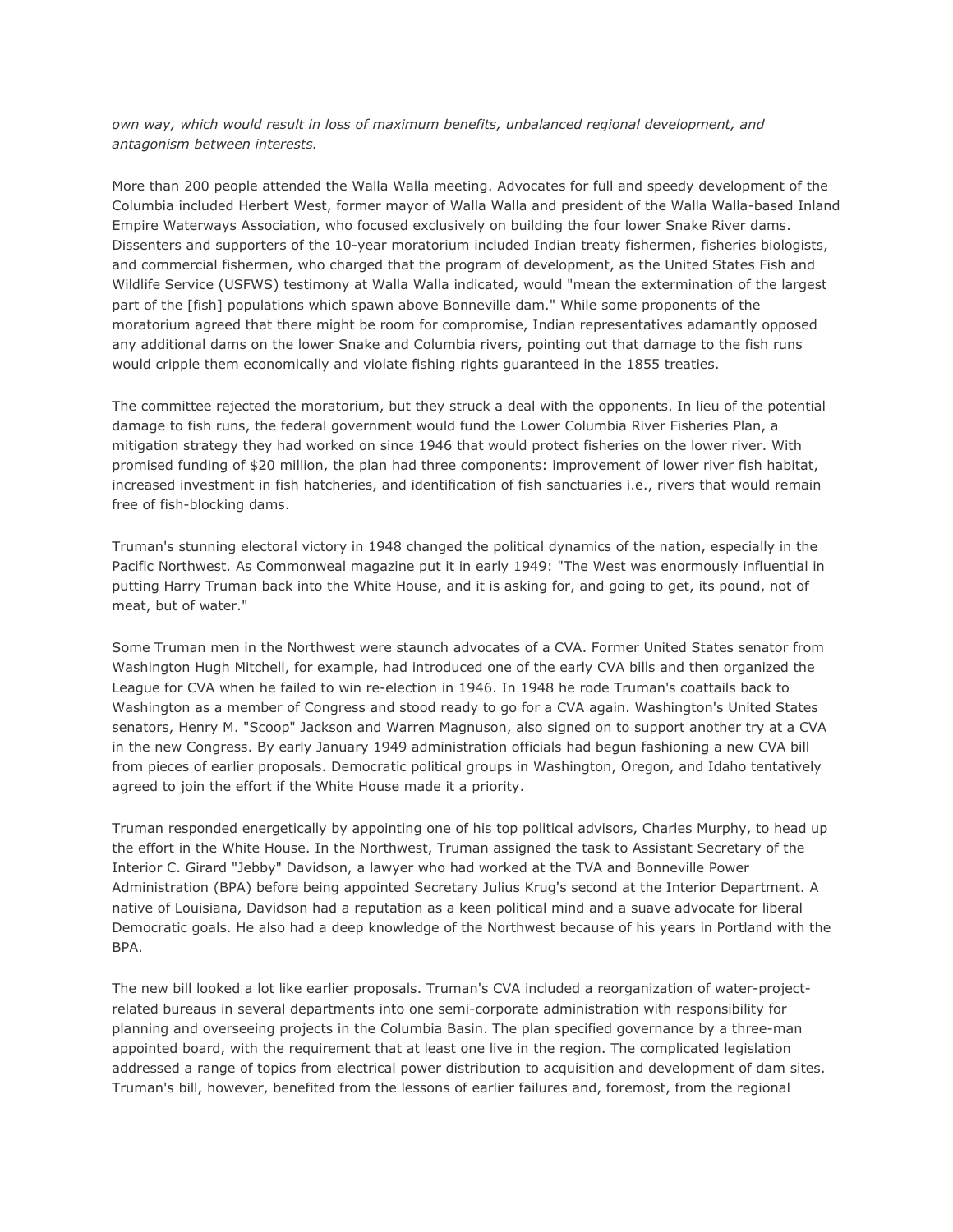demand for rapid and efficient Columbia River Basin development. Still, the fact that it looked like a TVA transplanted to the Northwest left it open to criticism.

Opponents, like newly elected Governor Douglas McKay of Oregon, asked:

*What's the matter with the way we're doing it now? We don't need to delegate authority to a board or a commission to regulate the economy of the Northwest.*

A Seattle Times editorial complained:

*There is no need for establishment of a "province of the Columbia" with almost unlimited powers over the industrial and agricultural development of the region. All groups and varied interests believing in continued economic growth of the Pacific Northwest along democratic lines should become vocal to prevent CVA measures before Congress from becoming the law over the Columbia.*

The Portland Oregon Journal called it an "authoritarian type of development."

Other critics used stronger language. The National Association of Electric Companies charged that the CVA was a "move toward a 'superstate.'" Intemperate sorts called the CVA nothing less than socialism, perhaps even communism. In Column Right, a conservative political newsletter, a fearful writer warned that a CVA would threaten the region:

*Let no propaganda deceive you. It is your liberty that is being fished for. Do not rise to the bait of this New Deal dream without recalling the cost of that liberty and the fact that once it is gone, it can only be regained by the force of arms…. CVA is not merely a question of the price of electric power, coordination of industry, or any other similarly smoked sausage. It is a question of whether a nation so regimented can long endure.*

The League for CVA and pro-CVA organizations faced stiff, organized opposition, but they succeeded in introducing the issue through local Grange chapters in the region and through pro-labor and public power newspapers. Jebby Davidson and other proponents debated the merits of a CVA with opponents in semipublic venues such as the City Club of Portland and in public halls in Seattle, Spokane, Tacoma, Boise, Eugene, and other cities and towns. The opponents, principally private utilities, chambers of commerce, reclamationists, and industries, funded the Pacific Northwest Development Association and churned out anti-CVA propaganda throughout the spring and summer of 1949.

In Portland the debate included dueling feature articles on the successes and failures of the TVA published in the Oregon Journal and the Oregonian. As a Democratic newspaper, the Journal's anti-CVA stand seemed out of step, but Democrats did not despair because the Republican Oregonian was strongly pro-CVA. Major daily newspapers in the region tended to criticize the CVA proposal, and papers in smaller regional centers largely turned thumbs down to it. Besides Jackson, Magnuson, and Mitchell of Washington, Senator Harry Cain and Congressman Walt Horan (both also from Washington) initially supported a CVA as well. In Oregon, United States Senator Wayne Morse and State Senator Richard L. Neuberger lined up in favor of a CVA. The governors of the four Northwest states, Oregon, Washington, Idaho, and Montana however, rejected the idea, fearing a loss of state prerogatives ranging from infringements on their own water projects to loss of control over water rights. The governors were so forceful, one political commentator noted, that they seemed to react to a CVA "with the alacrity of fire horses answer[ing] a four-bell blaze."

Nonetheless, the CVA boosters engaged their opponents optimistically. As Davidson wrote to Charles Murphy in the White House: "So far the Republicans and power companies are against [the CVA], and the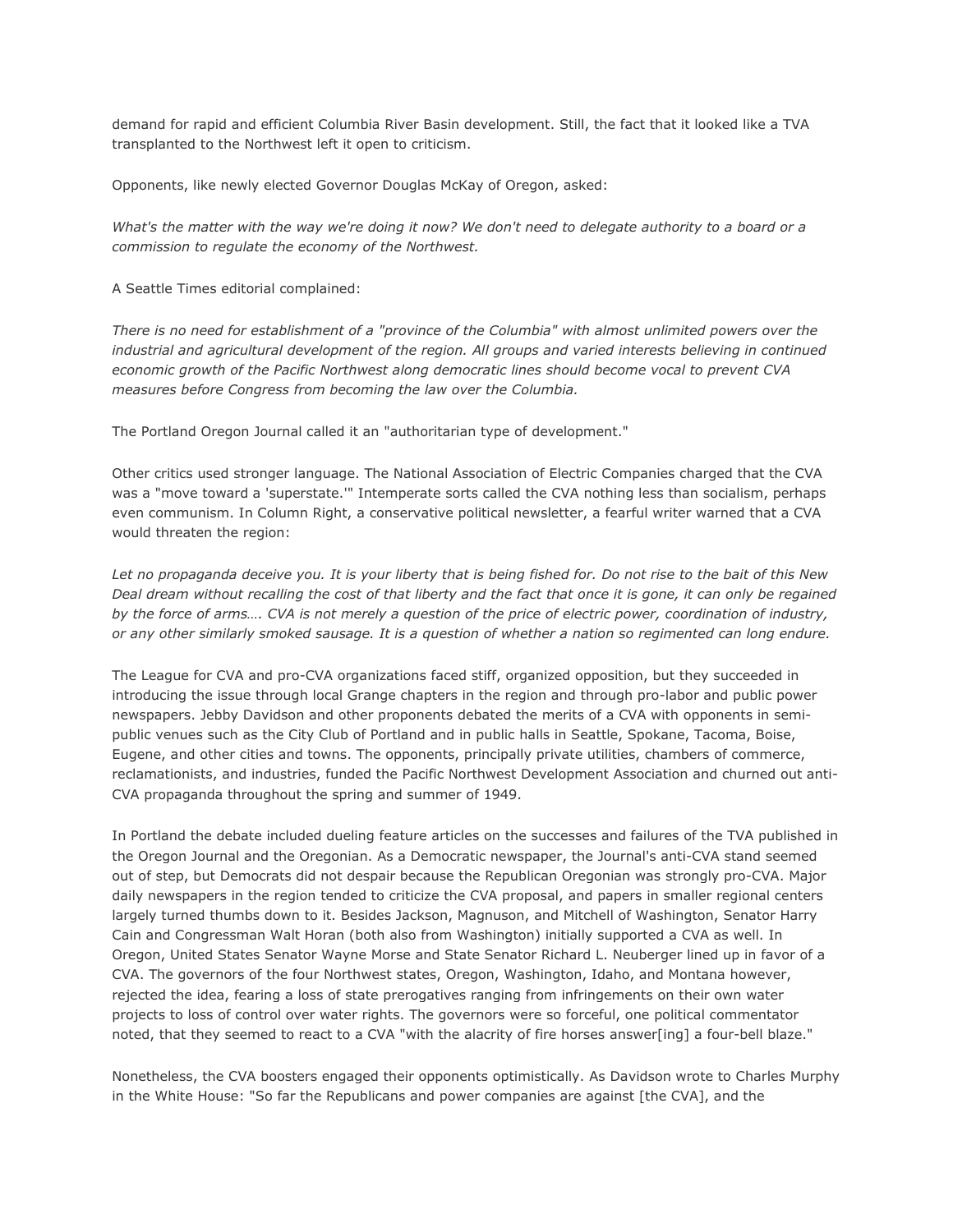Democrats, labor and farmers are for it. What more could we ask?" In truth, though, politics in 1949 did not favor a CVA. Even the Socialist Party in Seattle issued a press release in May, criticizing the CVA proposal as authoritarian and dangerous. By early autumn the attacks had worn down the advocates, who were outspent in the propaganda war more than 100 to 1. Some politicians who had privately and publicly favored a CVA backed away. In August, Oregon's Wayne Morse, who had been threatened by conservative Republicans with a primary opponent in his re-election bid, suddenly came out against the bill. By year's end, Truman had become convinced that he could not get the CVA bill approved in the 81st Congress.

As the CVA battle raged in the region and politicians continually waved their wetted fingers into the wind, federal and state fish managers worked at the Lower Columbia River Fisheries Plan, and interest groups like Herbert West's Inland Empire Waterways Association kept prodding the Army Corps of Engineers to go for appropriations to start the new dam projects, especially The Dalles and the lower Snake River dams. At the same time and for reasons quite apart from the "308 Report" or other federal plans, Tacoma City Light the city's public utility decided to apply for federal and state hydroelectric licenses for two high dams on the Cowlitz River. Alarmed at the possibility that the free-flowing and salmon-rich river would be blocked to fish, commercial and sports fishing interests and state fish managers organized to protest approval of the Mayfield and Mossyrock dam projects.

Although Tacoma City Light's plans had no connection to the development of the Columbia main stem, the Cowlitz River's attributes as a salmon stream made it one of the "backbone" rivers in the federal government's Lower Columbia River Fisheries Plan. With this in mind and defending the state's interest in fish management, the Washington State Legislature waded into the controversy in early 1949 by passing legislation declaring the Cowlitz a "salmon sanctuary," a river dedicated to spawning salmon and therefore closed to dam construction. Public hearings on the issue drew large crowds to meetings in Olympia, Toledo, and Longview. Tacoma City Light officials promised to pay attention to fish ecology, but the opponents listened skeptically. As one defender of the Cowlitz stated:

*The people should have a right to vote "Yes" or "No" on the dam question. If Tacoma needs power, let 'em put in more dams where they already have power sites. The Cowlitz River is one of the finest fishing streams in the Northwest. Let's raise enough hell so that the monopolies will know we are alive.*

Using terminology usually applied to the private power industry, the speaker clearly objected to loss of local control as well as the destruction of the Cowlitz fishery, which all agreed was the most productive salmon stream (aside from the Snake River) in the Columbia Basin. Other Cowlitz defenders took the issue to a higher forum. One Lewis County resident testified:

*This is not a question of kilowatts, jobs, dollars, [or] votes. It is a question of RIGHT and WRONG…. This action we are now contemplating is not a 50-50 crime of man against man, it is a crime of man against his Creator…. If we commit this crime against our Creator, we will be punished accordingly, both individually and collectively.*

In ways parallel to the CVA discussion that hummed throughout the Columbia Basin, the Cowlitz question crowded other stories off newspaper pages, as unlikely political allies joined hands some labor unions and local chambers of commerce against the dams; public utilities and private utility interests in favor of the dams; sports fishermen and state fish managers against; industry and other labor unions in favor. It took nine years and four major court cases before Tacoma City Light prevailed in the United States Supreme Court in 1958, but the promise of the Lower Columbia River Fisheries Plan received a major blow in 1949 when a major public utility challenged a congressionally authorized program and a Washington state statute.